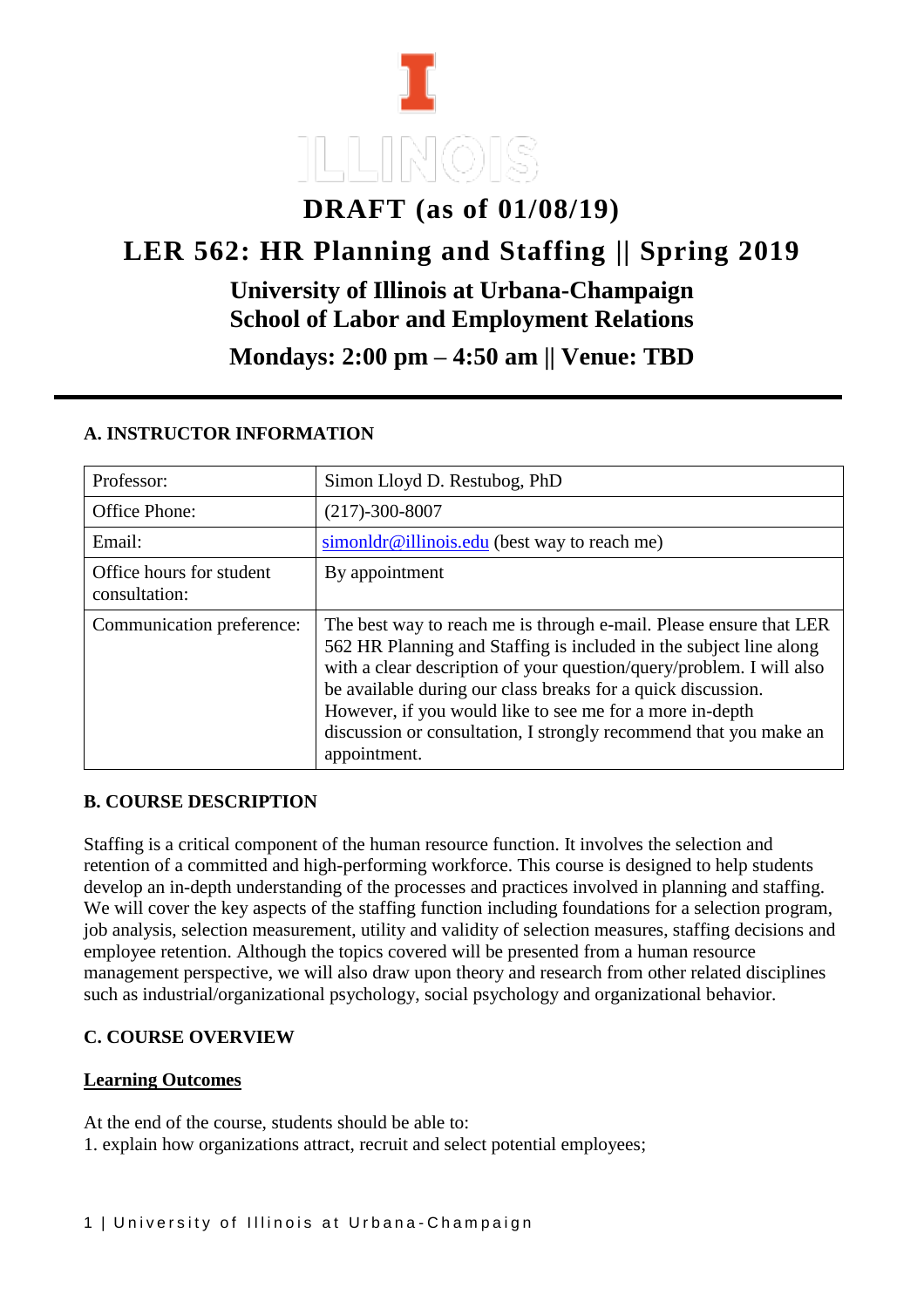2. discuss the strengths and weaknesses of various selection methods/measures in predicting work behaviors (e.g., job performance, work attitudes and counterproductive behaviors);

- 3. compare and contrast the reliability and validity approaches;
- 4. explain how bias can influence selection decisions;
- 5. propose a job description and specification reflecting key knowledge, abilities, skills and attitudes;

6. identify the most appropriate selection tools/approaches to assess key knowledge, abilities, skills and skills;

7. develop a sound recruitment plan for a target job;

8. internalize a sense commitment to lawful, fair and ethical practices in planning and staffing.

#### **Approach to Teaching and Learning and Course Expectations**

I subscribe to the tenets of a learner-centered teaching philosophy focusing on the students' experiences, abilities and competencies. My role is to encourage, facilitate, and help sustain this process. I expect you to be responsible for your own learning. As such, I will assume that you have devoted time and effort reading the assigned material, and that you will attend the class with questions that you wish to address, and insights that you wish to share. In essence, maximizing your learning requires that you read the assigned material and actively participate in class discussions and activities. Below are specific assumptions that will guide our class interactions:

- We enjoy learning from each other;
- We encourage thoughtful, active and engaging discussions;
- We are open to a diversity of views and perspectives but these should be expressed in a professional and respectful manner;
- We support each other's achievements;
- We come to class on time:
- **We ensure that laptops/tablets/mobile devices are turned-off in class unless these devices are necessary in our class activities. If such an incident occurs (e.g., using personal emails, instant messaging, facebook or social network websites, internet browsing unrelated to the class), you will be asked to leave the class.**

The course content will be a blend of research and practice. Key concepts, cases and practical experiences will be presented in the lectures that are not covered in the course material. We will also have guest speakers (HR experts and practitioners) to share their knowledge and experience in developing and implementing selection programs and practices.

#### **D. COURSE TOPICS**

| Date     | <b>Topics</b>                   | <b>Readings/Reminders</b>                          |
|----------|---------------------------------|----------------------------------------------------|
|          |                                 |                                                    |
| Week 1   | Course orientation              | <b>Primary Readings/Resources:</b>                 |
| Jan $14$ |                                 | Primary Readings/Resources:                        |
|          | <b>Expectation setting</b>      | Read Chapter 1                                     |
|          |                                 | Gatewood, R. D., Field, H. S., & Barrick, M. R.    |
|          | Formation of teams for the Team | (2016, 8th Ed.). Human Resource Selection. Boston, |
|          | <b>Consulting Project</b>       | MA: Cengage Learning.                              |
|          |                                 |                                                    |
|          | Development of individual and   | Read Chapter 2                                     |
|          | team psychological contracts.   | Gatewood, R. D., Field, H. S., & Barrick, M. R.    |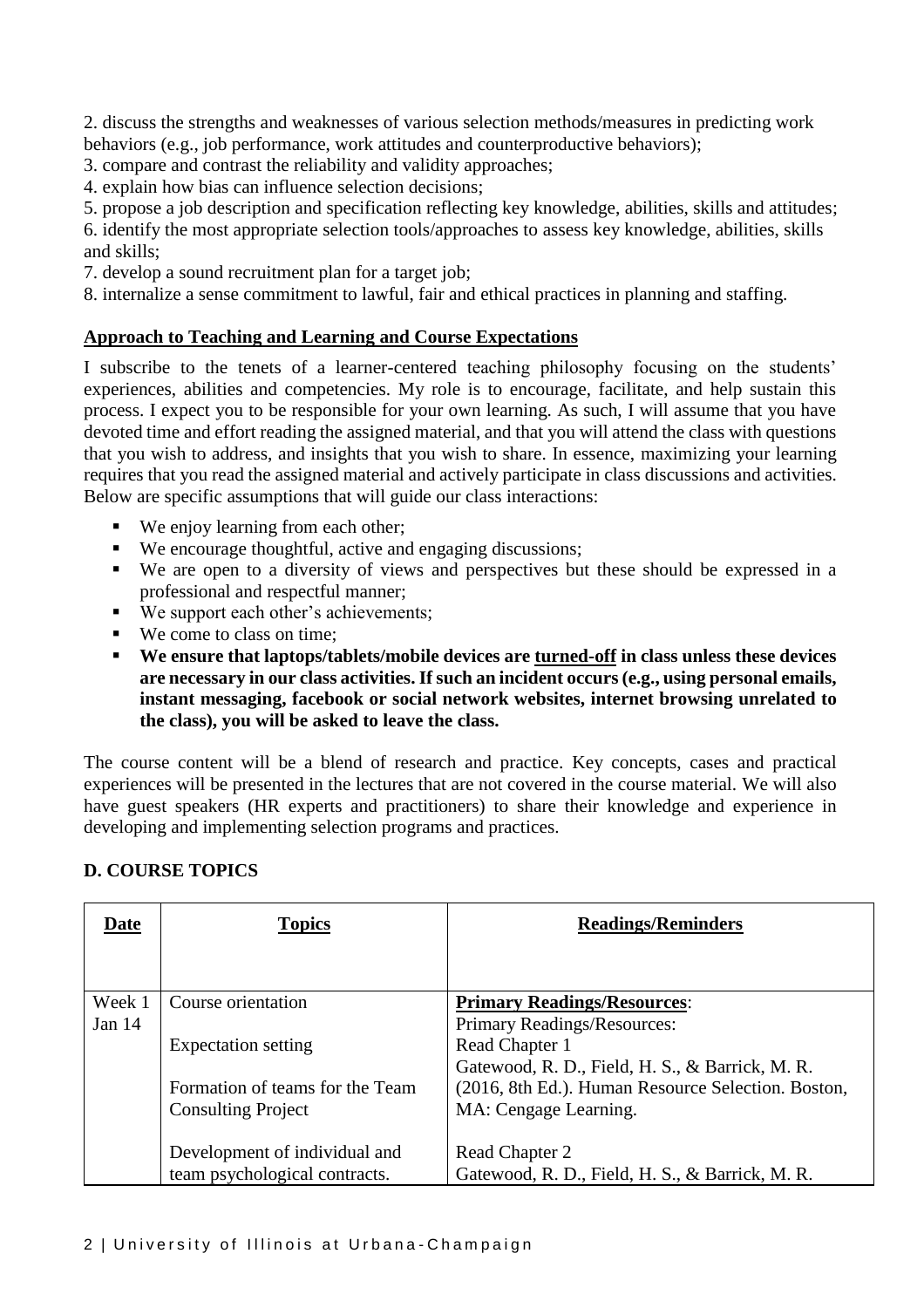|                    | Topic allocation for discussion<br>leaders/co-facilitators.<br>Introduction to selection<br>Job performance concepts and<br>measures                                                                                                     | (2016, 8th Ed.). Human Resource Selection. Boston,<br>MA: Cengage Learning.<br>(Book is available in the reserved section of the Main<br>Library)                                                                                                                                                                                                                    |
|--------------------|------------------------------------------------------------------------------------------------------------------------------------------------------------------------------------------------------------------------------------------|----------------------------------------------------------------------------------------------------------------------------------------------------------------------------------------------------------------------------------------------------------------------------------------------------------------------------------------------------------------------|
| Week 2<br>Jan 21   | Martin Luther King (No Classes)                                                                                                                                                                                                          |                                                                                                                                                                                                                                                                                                                                                                      |
| Week 3<br>Jan $28$ | Continuation of Discussion of<br>Chapter 2<br>Job analysis<br>Exercise                                                                                                                                                                   | <b>Primary Readings/Resources:</b><br>Read Chapter 3<br>Gatewood, R. D., Field, H. S., & Barrick, M. R.<br>(2016, 8th Ed.). Human Resource Selection. Boston,<br>MA: Cengage Learning.<br>(Book is available in the reserved section of the Main<br>Library)                                                                                                         |
| Week 4<br>Feb 4    | Recruitment of applicants:<br>Applicant and organizational<br>perspectives<br>Discussion leaders/Co-facilitators<br>1-page outline of your consulting<br>report and action plan are due. For<br>submission at the beginning of<br>class. | <b>Primary Readings/Resources:</b><br>Read Chapter 5<br>Gatewood, R. D., Field, H. S., & Barrick, M. R.<br>(2016, 8th Ed.). Human Resource Selection. Boston,<br>MA: Cengage Learning.<br>(Book is available in the reserved section of the Main<br>Library)                                                                                                         |
| Week 5<br>Feb 11   | Reliability and validity in selection<br>Discussion leaders/Co-facilitators<br>for each topic<br>Exercise                                                                                                                                | <b>Primary Readings/Resources:</b><br>Read Chapter 7 and Chapter 8<br>Gatewood, R. D., Field, H. S., & Barrick, M. R.<br>(2016, 8th Ed.). Human Resource Selection. Boston,<br>MA: Cengage Learning.<br>(Book is available in the reserved section of the Main<br>Library)                                                                                           |
| Week 6<br>Feb 18   | Ethics, bias and legal issues in<br>selection<br><b>Guest Speaker</b><br>Discussion leaders/Co-facilitators<br>Exercise                                                                                                                  | <b>Primary Readings/Resources:</b><br>Hough, L. M., Oswald, F. L., & Ployhart, R. E.<br>(2001). Determinants, detection, and amelioration of<br>adverse impact in personnel selection procedures:<br>Issues, evidence, and lessons learned. International<br>Journal of Selection and Assessment, 9, 152-194.<br>Lindsey, A., King, E., McCausland, T., Jones, K., & |
|                    |                                                                                                                                                                                                                                          | Dunleavy, E. (2013). What we know and don't:<br>Eradicating employment discrimination 50 years after                                                                                                                                                                                                                                                                 |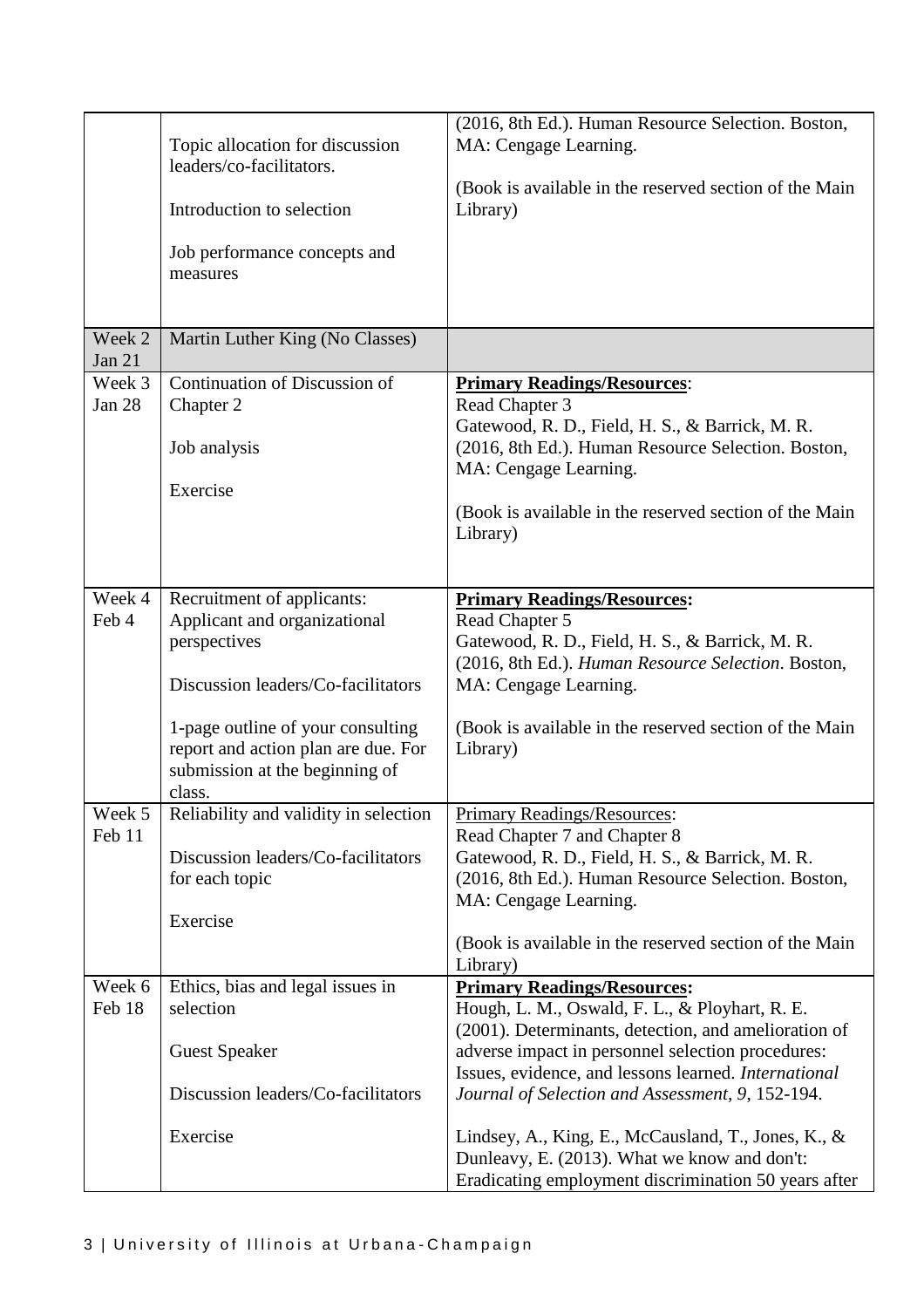|                  |                                                                                                                                                                          | the Civil Rights Act. Industrial and Organizational<br>Psychology, 6(4), 391-413.                                                                                                                                                                                                                                                                                                                                                                                                                                                                                                                                                                                                                                                                                                                                                                  |
|------------------|--------------------------------------------------------------------------------------------------------------------------------------------------------------------------|----------------------------------------------------------------------------------------------------------------------------------------------------------------------------------------------------------------------------------------------------------------------------------------------------------------------------------------------------------------------------------------------------------------------------------------------------------------------------------------------------------------------------------------------------------------------------------------------------------------------------------------------------------------------------------------------------------------------------------------------------------------------------------------------------------------------------------------------------|
| Week 7           | <b>*** Long Exam 1 ***</b>                                                                                                                                               | <b>Primary Readings/Resources:</b>                                                                                                                                                                                                                                                                                                                                                                                                                                                                                                                                                                                                                                                                                                                                                                                                                 |
| Feb 25           | <b>Consulting Report Consultation</b>                                                                                                                                    | None                                                                                                                                                                                                                                                                                                                                                                                                                                                                                                                                                                                                                                                                                                                                                                                                                                               |
|                  |                                                                                                                                                                          |                                                                                                                                                                                                                                                                                                                                                                                                                                                                                                                                                                                                                                                                                                                                                                                                                                                    |
| Week 8<br>Mar 4  | Selection methods: Application<br>forms and biodata assessment,<br>reference letters and selection<br>interviews<br>Discussion leaders/Co-facilitators<br>for each topic | <b>Primary Readings/Resources:</b><br><b>Biodata and application forms</b><br>Becton, J.B., Matthew, M.C., Hartley, D.L., &<br>Whitaker, D.H. (2009). Using biodata to predict<br>turnover, organizational commitment, and job<br>performance in healthcare. International Journal of<br>Selection and Assessment, 17, 189-202.<br>Mount, M. K., Witt, L. A., & Barrick, M. R. (2000).<br>Incremental validity of empirically keyed biodata<br>scales over GMA and the five factor personality<br>constructs. Personnel Psychology, 53, 299-323.<br>Reference letters<br>Nicklin, J. M., & Roch, S. G. (2009). Letters of<br>recommendation: Controversy and consensus from<br>expert perspectives. International Journal of Selection<br>and Assessment, 17, 76-91<br>Selection interview<br>Campion, M., Palmer, D. K., & Campion, J. E. (1997). |
|                  |                                                                                                                                                                          | A review of structure in the selection interview.<br>Personnel Psychology, 50, 655-702.                                                                                                                                                                                                                                                                                                                                                                                                                                                                                                                                                                                                                                                                                                                                                            |
| Week 9<br>Mar 11 | No classes<br>Data collection for consulting                                                                                                                             | <b>Primary Readings/Resources</b><br>None                                                                                                                                                                                                                                                                                                                                                                                                                                                                                                                                                                                                                                                                                                                                                                                                          |
| Week             | project<br>Selection methods: Cognitive                                                                                                                                  | <b>Primary Readings/Resources</b>                                                                                                                                                                                                                                                                                                                                                                                                                                                                                                                                                                                                                                                                                                                                                                                                                  |
| 10               | abilities and personality assessment                                                                                                                                     | Read Chapter 10                                                                                                                                                                                                                                                                                                                                                                                                                                                                                                                                                                                                                                                                                                                                                                                                                                    |
| Mar 25           | Discussion leaders/Co-facilitators<br>for each topic                                                                                                                     | In Schmitt, N. (Ed.), The Oxford Handbook of<br>Personnel Assessment and Selection. NY: Oxford<br>University Press.                                                                                                                                                                                                                                                                                                                                                                                                                                                                                                                                                                                                                                                                                                                                |
|                  |                                                                                                                                                                          | Kuncel, N. R., & Hezlett, S. A. (2010). Fact and<br>fiction in cognitive ability testing for admissions and<br>hiring decisions. Current Directions in Psychological<br>Science, 19, 339-345.                                                                                                                                                                                                                                                                                                                                                                                                                                                                                                                                                                                                                                                      |
|                  |                                                                                                                                                                          | Read Chapter 11                                                                                                                                                                                                                                                                                                                                                                                                                                                                                                                                                                                                                                                                                                                                                                                                                                    |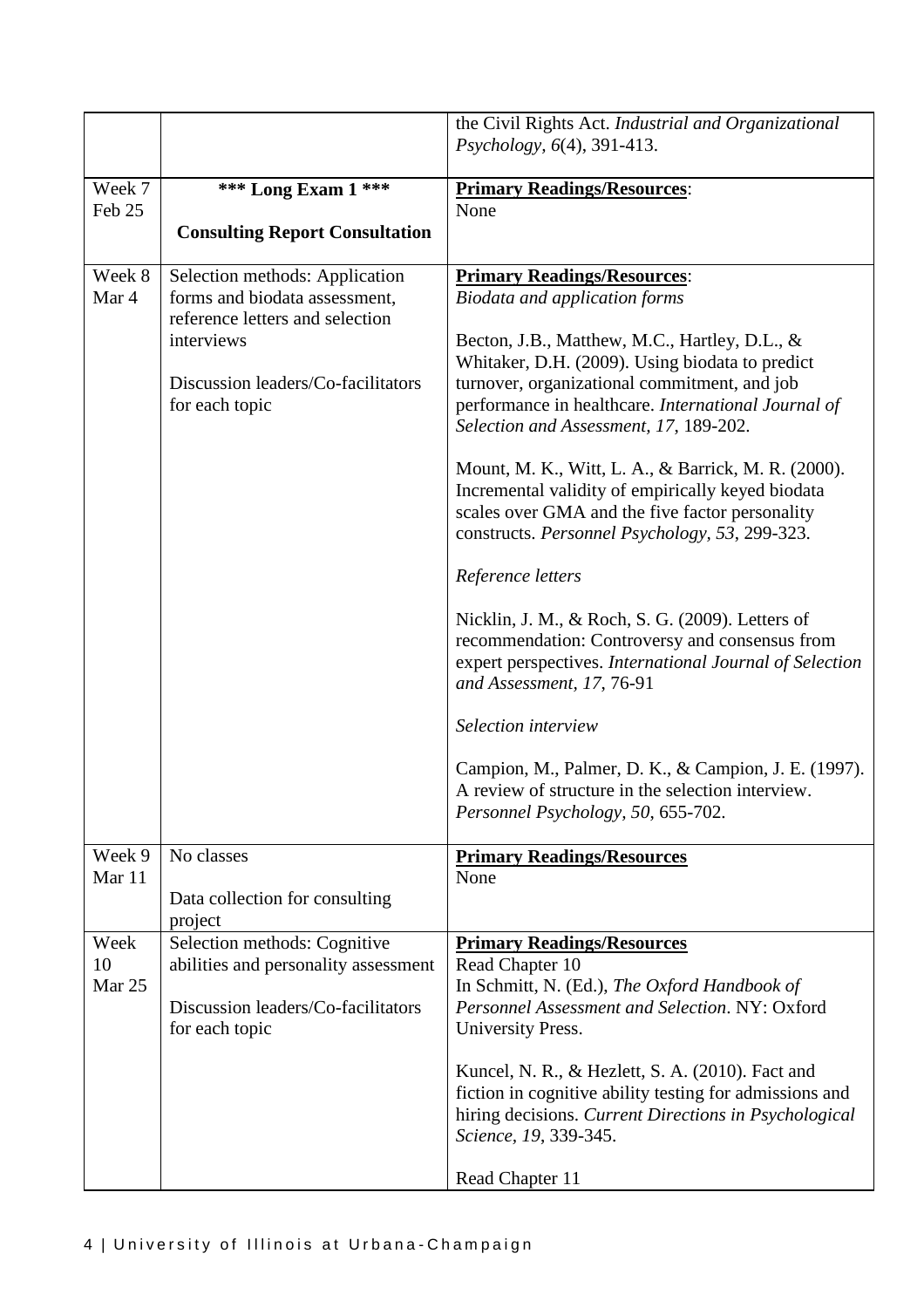|        |                                    | In Schmitt, N. (Ed.), The Oxford Handbook of                                         |
|--------|------------------------------------|--------------------------------------------------------------------------------------|
|        |                                    | Personnel Assessment and Selection. NY: Oxford                                       |
|        |                                    | University Press.                                                                    |
| Week   | Making selection decisions         | <b>Primary Readings/Resources:</b>                                                   |
| 11     |                                    |                                                                                      |
| Apr 1  | Special topic:                     | Making selection decisions                                                           |
|        | Employee retention                 |                                                                                      |
|        |                                    | Read Chapter 15                                                                      |
|        | Discussion leaders/Co-facilitators | Gatewood, R. D., Field, H. S., & Barrick, M. R.                                      |
|        | for each topic                     | (2016, 8th Ed.). Human Resource Selection. Boston,                                   |
|        |                                    | MA: Cengage Learning.                                                                |
|        | Guest speaker                      |                                                                                      |
|        |                                    | (Book is available in the reserved section of the Main                               |
|        |                                    | Library)                                                                             |
|        |                                    |                                                                                      |
|        |                                    | Employee retention                                                                   |
|        |                                    | Aguinis, H., & Bradley, K. J. (2015). The secret sauce                               |
|        |                                    | for organizational success: Managing and producing                                   |
|        |                                    | star performers. Organization Dynamics, 44(3), 161-                                  |
|        |                                    | 168.                                                                                 |
|        |                                    |                                                                                      |
|        |                                    | Allen, D. G., Bryant, P. C., & Vardaman, J. M.                                       |
|        |                                    | (2010). Retaining talent: Replacing misconceptions                                   |
|        |                                    | with evidence-based strategies. Academy of<br>Management Perspectives, 24(2), 48-64. |
| Week   | Special topics:                    | <b>Primary Readings/Resources</b>                                                    |
| 12     | Expatriate selection               |                                                                                      |
| Apr 8  | <b>Executive selection</b>         | <b>Expatriate selection</b>                                                          |
|        |                                    | Caligiuri, P., Tarique, I., & Jacobs, R. (2009).                                     |
|        | Discussion leaders/Co-facilitators | Selection for international assignments. Human                                       |
|        | for each topic                     | Resource Management Review, 19, 251-262.                                             |
|        |                                    |                                                                                      |
|        | Guest speaker                      | <b>Executive selection</b>                                                           |
|        |                                    | Ones, D. S., & Dilchert, S. (2009). How special are                                  |
|        |                                    | executives? How special should executive selection                                   |
|        |                                    | be? Observations and recommendations. <i>Industrial &amp;</i>                        |
|        |                                    | Organizational Psychology, 2(2), 163-170.                                            |
| Week   | <b>Team Presentations and</b>      | <b>Readings/Resources</b>                                                            |
| 13     | Feedback                           | None                                                                                 |
| Apr 15 |                                    |                                                                                      |
| Week   | *** Long Exam 2 ***                | <b>Readings/Resources</b>                                                            |
| 14     | <b>Submission of Consulting</b>    | None                                                                                 |
| Apr 22 | <b>Reports</b>                     |                                                                                      |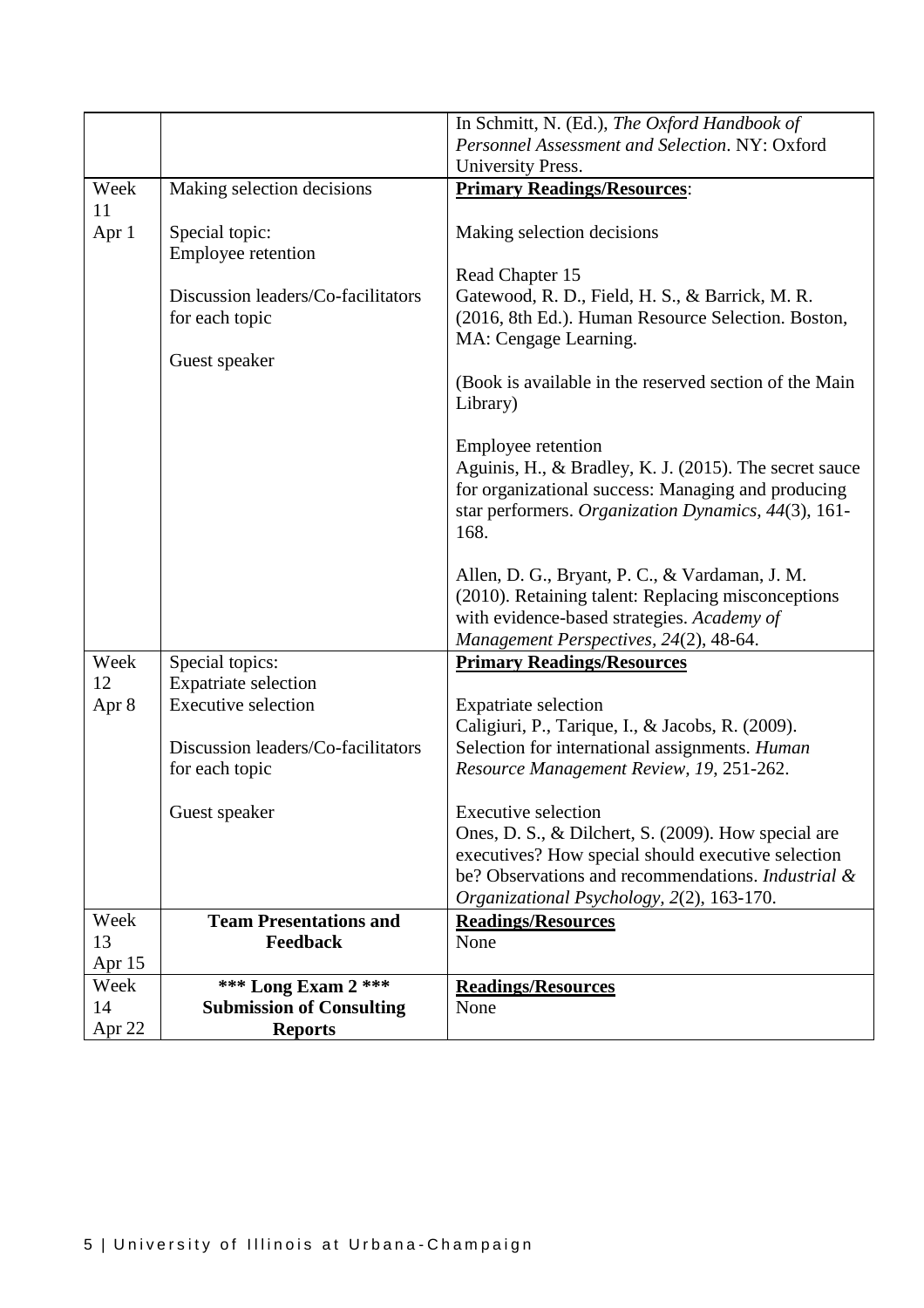### **E. COURSE REQUIREMENTS AND GRADING**

#### **Assessment Summary**

| <b>Assessment requirements</b>                                                                    | Weight | Length                                                     | Learning<br><b>Outcomes</b> | <b>Deadlines and Notes</b>                                                                                       |
|---------------------------------------------------------------------------------------------------|--------|------------------------------------------------------------|-----------------------------|------------------------------------------------------------------------------------------------------------------|
| <b>Assessment 1a: Consulting</b><br>Report (Team)                                                 | 30%    | 15 pages<br>(excluding<br>appendices<br>and<br>references) | 5, 6, 7, 8                  | Report is due on April<br>22.<br>Written feedback will<br>be provided.                                           |
| Assessment 1b: Consulting<br><b>Report Presentation (Team)</b>                                    | 10%    | 30 minutes                                                 | 5, 6, 7, 8                  | Presentations are<br>scheduled on April 15.                                                                      |
| Peer Evaluations (based on<br>overall performance in<br>presentation and consulting<br>report)    | 5%     |                                                            |                             | Peer ratings are due on<br>April 22.<br>Verbal and written<br>feedback will be                                   |
|                                                                                                   |        |                                                            |                             | provided.                                                                                                        |
| <b>Assessment 2: Discussion</b><br>and Co-facilitation<br>(Individual)                            | 15%    | $20 - 30$<br>minutes                                       | 1, 2, 3, 4, 8               | Written feedback will<br>be provided                                                                             |
| Assessment 3. Contribution<br>and Participation (5%) and<br>Check-up quizzes (5%)<br>(Individual) | 10%    | Throughout<br>the<br>semester                              | 1, 2, 3, 4, 8               | Throughout the course.                                                                                           |
| Assessment 4:<br>Two Long Exams<br>(Individual)                                                   | 30%    | $1.5-2$ hours                                              | 1, 2, 3, 4, 8               | February 25 and April<br>22 (to be administered<br>in the class).<br>Exam performance will<br>be curved based on |
|                                                                                                   |        |                                                            |                             | class performance.                                                                                               |

### **Assessment Detail**

#### **Assessment 1a and 1b: Consulting Report and Presentation**

| Weighting | Consulting report: 30%                                                                |
|-----------|---------------------------------------------------------------------------------------|
|           | Consulting presentation: 10%                                                          |
|           | Peer evaluation: 5%                                                                   |
| Purpose   | The purpose of this assignment is two-fold: firstly, to provide you with a "hands-on" |
|           | experience" in proposing and developing a sound recruitment plan for an               |
|           | organization. I would like you to take the role of a human resource                   |
|           | consultant/specialist. Your task is to prepare a consulting report (with an executive |
|           | summary) incorporating research evidence from the readings as well as your expert     |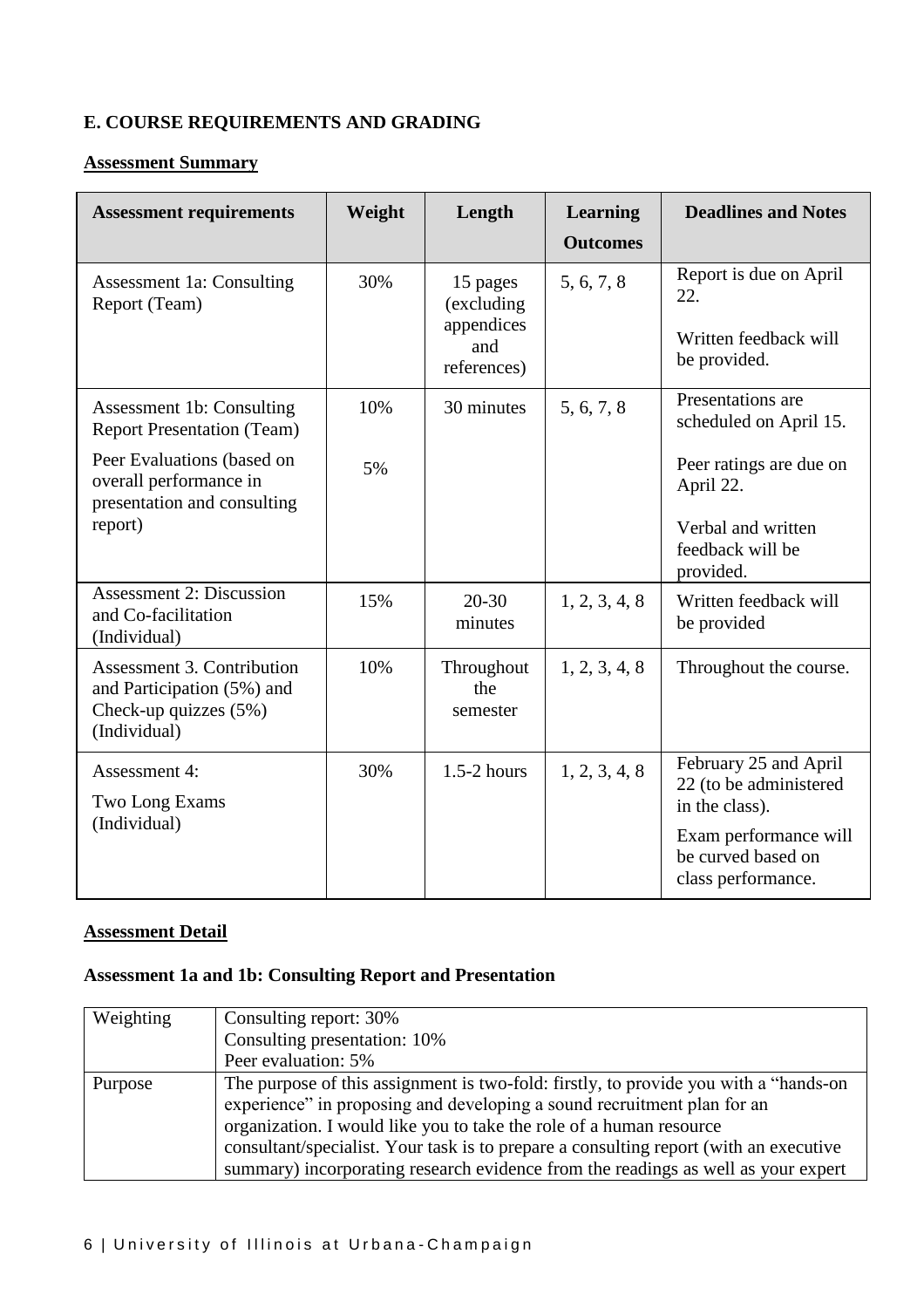|                    | knowledge on HR planning and staffing. Secondly, for you to develop your<br>presentation skills. Assume that you are presenting your report to the Chief Human<br>Resource Officer and HR team. It is important that you convince them about the<br>quality of your consulting proposal. I will take the role of the Chief Human<br>Resource Officer of the organization. As such, it is my responsibility to critically<br>evaluate your proposal and recommendations. Two representatives from the other<br>teams will serve as reactors and will provide actionable and feedback<br>recommendations about your proposal.<br>Teams will be formed consisting of 3 students per group and should have at least:<br>one international student. In order to ensure fairness, order of presentations will be<br>determined through random selection.<br>To ensure that every member of the team contributed to this assessment, each team<br>member will also be asked to complete a peer evaluation. Peer evaluations should be |
|--------------------|--------------------------------------------------------------------------------------------------------------------------------------------------------------------------------------------------------------------------------------------------------------------------------------------------------------------------------------------------------------------------------------------------------------------------------------------------------------------------------------------------------------------------------------------------------------------------------------------------------------------------------------------------------------------------------------------------------------------------------------------------------------------------------------------------------------------------------------------------------------------------------------------------------------------------------------------------------------------------------------------------------------------------------|
|                    | submitted along with the consulting report.                                                                                                                                                                                                                                                                                                                                                                                                                                                                                                                                                                                                                                                                                                                                                                                                                                                                                                                                                                                    |
| Required<br>Format | Guidelines for the Consulting Report will be distributed in class.                                                                                                                                                                                                                                                                                                                                                                                                                                                                                                                                                                                                                                                                                                                                                                                                                                                                                                                                                             |
| Deadline           | To be submitted in class. Deadline is on April 22.                                                                                                                                                                                                                                                                                                                                                                                                                                                                                                                                                                                                                                                                                                                                                                                                                                                                                                                                                                             |

## **Assessment 2: Discussion and Co-Facilitation**

| Weighting                                                                       | Discussion and Co-Facilitation: 15%                                                      |
|---------------------------------------------------------------------------------|------------------------------------------------------------------------------------------|
| Purpose                                                                         | The purpose of this assessment is twofold: Firstly, for you to have a deeper             |
|                                                                                 | understanding of current research in HR selection and develop an appreciation of         |
|                                                                                 | how key research findings inform managerial and selection practice. Secondly, for        |
|                                                                                 | you to improve your presentation skills such that you have experience in delivering      |
|                                                                                 | useful information in an understandable and engaging way which enables your              |
|                                                                                 | classmates to think critically about an issue, and to contribute to the discussion.      |
|                                                                                 |                                                                                          |
|                                                                                 | Students will lead and facilitate the discussion for each session. The lead discussants  |
|                                                                                 | are responsible for identifying, summarizing the key concepts and findings of the        |
|                                                                                 | supporting readings/articles followed by a series of open-ended questions that can be    |
|                                                                                 | the basis for a 20-30 minute discussion. The supporting articles should have been        |
|                                                                                 | published in the past 5-10 years (see below for recommended journals). The aim           |
|                                                                                 | here is to: a) ask questions, b) present a case/problem or c) facilitate a discussion on |
|                                                                                 | research findings that meaningfully build or extend the assigned readings and            |
| stimulate further discussion and debate. You may also decide to integrate these |                                                                                          |
|                                                                                 | approaches in the class discussion. Please send me a copy of your discussion             |
|                                                                                 | questions (along with the problem/case and additional research papers) by                |
|                                                                                 | Wednesday (not later than 1 pm).                                                         |
| Deadline                                                                        | To be assigned                                                                           |

# **Assessment 3: Contribution and Participation**

| Weighting | Contribution and Participation (5%) and Check-up Quizzes (5%)                   |
|-----------|---------------------------------------------------------------------------------|
| Purpose   | Research evidence suggests that approximately 70%-80% do not read the assigned  |
|           | material before class (Clump, Bauer, & Bradley, 2004; Podelefsky & Finkelstein, |
|           | 2006). To ensure that students are well-prepared and have done the pre-reading, |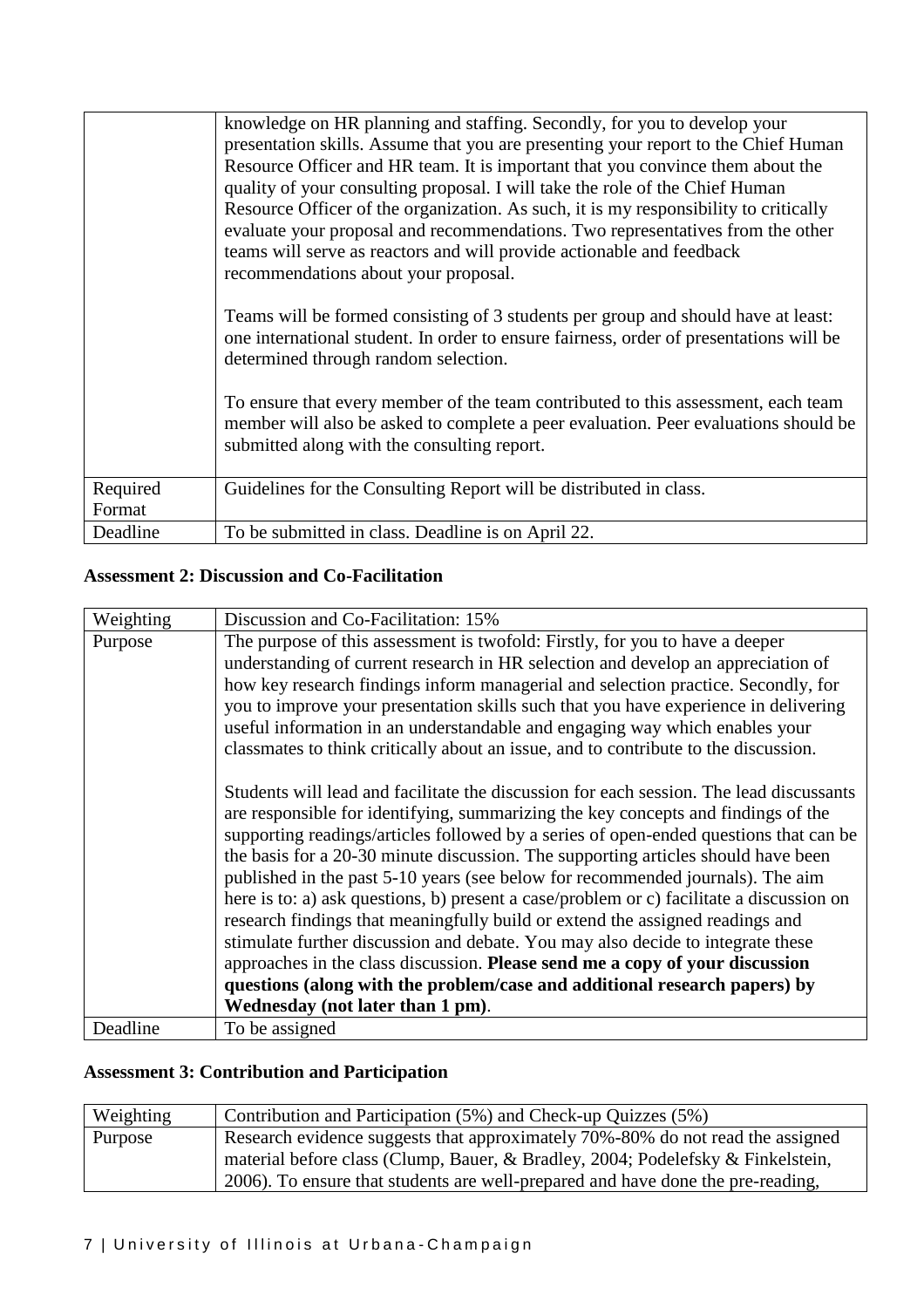|          | check-up quizzes (5%) will be administered commencing on the 28th of January.<br>The check-up quizzes will consist of 5 easy open-ended or multiple-choice questions<br>to check your basic understanding of the assigned material. You will be allowed to<br>drop your lowest check-up quiz score. There will be no make-up for check-up<br>quizzes. If you miss 1 session, this will be considered as the lowest quiz score.<br>Contribution and participation (5%) in class activities are central components of the<br>learning process. Each student is expected to attend the class fully prepared. This<br>includes completing the assigned readings and/or exercises. Remember, all material<br>from the assigned readings is examinable so it is to your benefit that you keep up<br>with your weekly readings and participate in the discussion to solidify your<br>understanding. If you cannot commit your time and energy, I strongly advise you to<br>consider taking a different course.<br>The following are some examples of participation:<br>Raising and answering substantive issues and questions<br>$\bullet$<br>Sharing relevant ideas, observations and personal experiences<br>$\bullet$<br>Pointing out relationships to earlier topics, discussions, and simulations.<br>$\bullet$<br>Participating in class activities/exercises.<br>$\bullet$<br>Helping others develop their views and ideas.<br>$\bullet$ |
|----------|------------------------------------------------------------------------------------------------------------------------------------------------------------------------------------------------------------------------------------------------------------------------------------------------------------------------------------------------------------------------------------------------------------------------------------------------------------------------------------------------------------------------------------------------------------------------------------------------------------------------------------------------------------------------------------------------------------------------------------------------------------------------------------------------------------------------------------------------------------------------------------------------------------------------------------------------------------------------------------------------------------------------------------------------------------------------------------------------------------------------------------------------------------------------------------------------------------------------------------------------------------------------------------------------------------------------------------------------------------------------------------------------------------------------------------------|
| Deadline | Throughout the semester.                                                                                                                                                                                                                                                                                                                                                                                                                                                                                                                                                                                                                                                                                                                                                                                                                                                                                                                                                                                                                                                                                                                                                                                                                                                                                                                                                                                                                 |

### **Assessment 4: Two Long Exams**

| Weighting | 30%                                                                                                                                                                                                                                                                                                                                                 |
|-----------|-----------------------------------------------------------------------------------------------------------------------------------------------------------------------------------------------------------------------------------------------------------------------------------------------------------------------------------------------------|
| Purpose   | Two long exams consisting of true or false, multiple choice or a hybrid of the two<br>will be administered during the semester. The content of the exam includes assigned<br>readings, power point slides, class discussions, and key take-away/learning points<br>from guest speakers. Exam performance will be curved based on class performance. |
| Schedule  | February 25 and April 22.                                                                                                                                                                                                                                                                                                                           |

The following grading scale will be used:

| Letter Grade  | Percentage Equivalent (%) |
|---------------|---------------------------|
| $A+$          | $96 - 100$                |
| A             | $92 - 95$                 |
| $A-$          | $89 - 91$                 |
| $B+$          | $85 - 88$                 |
| B             | $82 - 84$                 |
| $B-$          | $79 - 81$                 |
| $C+$          | $76 - 78$                 |
| $\mathcal{C}$ | $72 - 75$                 |
| $C -$         | $69 - 71$                 |
| $D+$          | $66 - 68$                 |
| D             | $63 - 65$                 |
|               | $60 - 62$                 |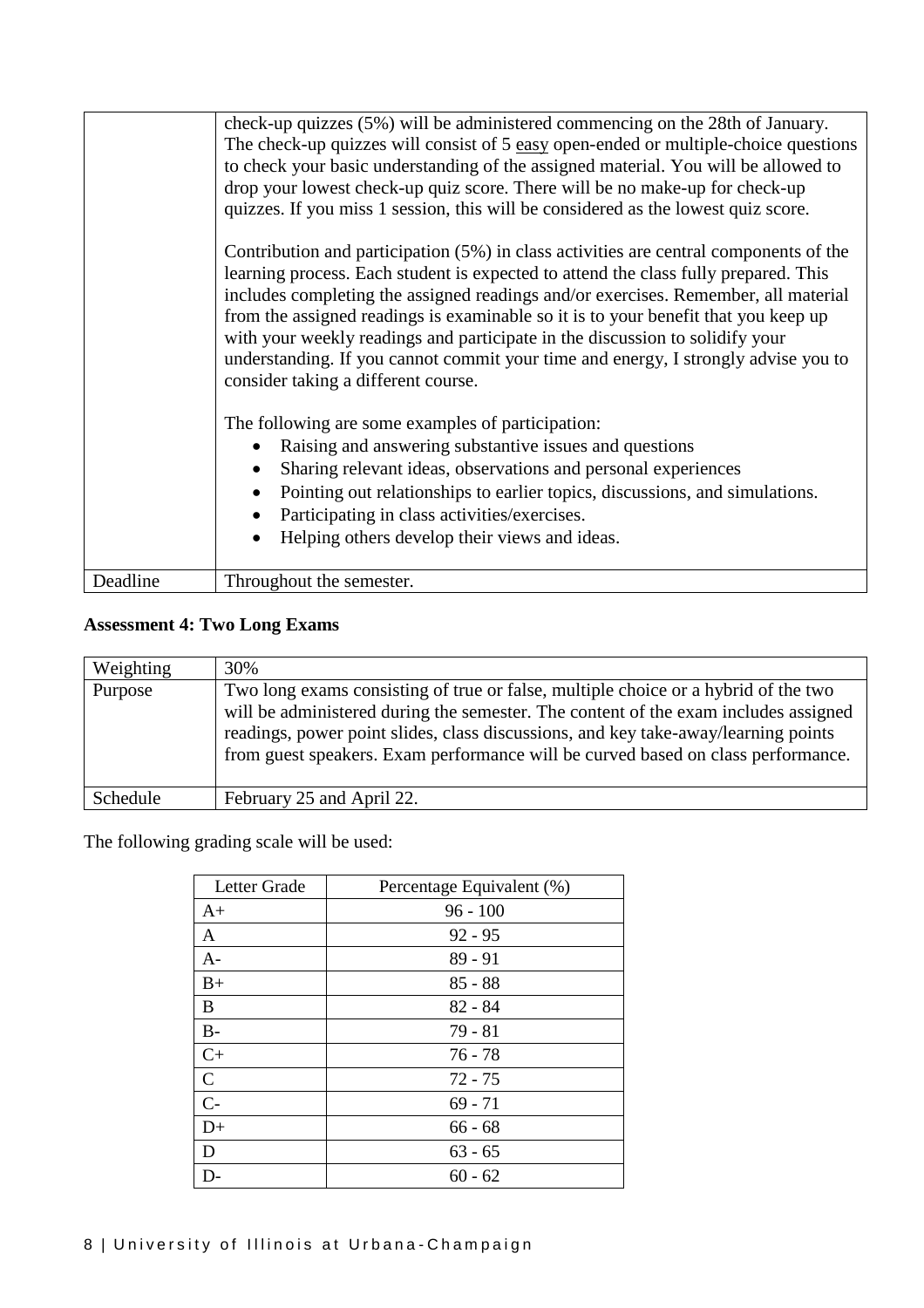|  | Below 60 |
|--|----------|
|--|----------|

#### **F. REQUIRED MATERIAL/READINGS**

- Some readings will be made available through COMPASS. Other references will be made available in the reserved section of the library.
- I may distribute additional handouts and assign additional readings. You are responsible for reading and incorporating, where feasible, these additional materials into your learning.
- **Power point slides will be uploaded in COMPASS after the class**.
- Some topics in HR planning and staffing are reasonably dynamic and the relevant material in books may date quite quickly. It is therefore important to read and explore around the prescribed text/readings and to monitor relevant periodicals (both practitioner as well as academic journals). I strongly recommend that you use the following journal resources for the consulting report and discussion and co-facilitation course requirements (note that this is only a partial list of journals which publish research on selection, recruitment and assessment):

*Academy of Management Journal Academy of Management Perspectives Applied Psychology: An International Review British Journal of Industrial Relations Human Resource Management Human Resource Management Journal International Journal of Selection and Assessment International Journal of Human Resource Management Journal of Applied Psychology Journal of Business and Psychology Journal of Management Journal of Organizational Behavior Journal of Occupational Health Psychology Journal of Occupational and Organizational Psychology Journal of Vocational Behavior Leadership Quarterly Organizational Behavior & Human Decision Processes Personnel Psychology Psychological Assessment Psychological Science*

#### **G. GENERAL GUIDELINES IN SUMBITTING WRITTEN ASSIGNMENTS AND EVALUATING YOUR WORK**

 **An electronic copy (MS Word document version) will be submitted via email**. Please abide by the page limits. I will not read additional pages beyond the maximum. The cover page, executive summary, references, tables/figures, and appendices are not included in the page limit.